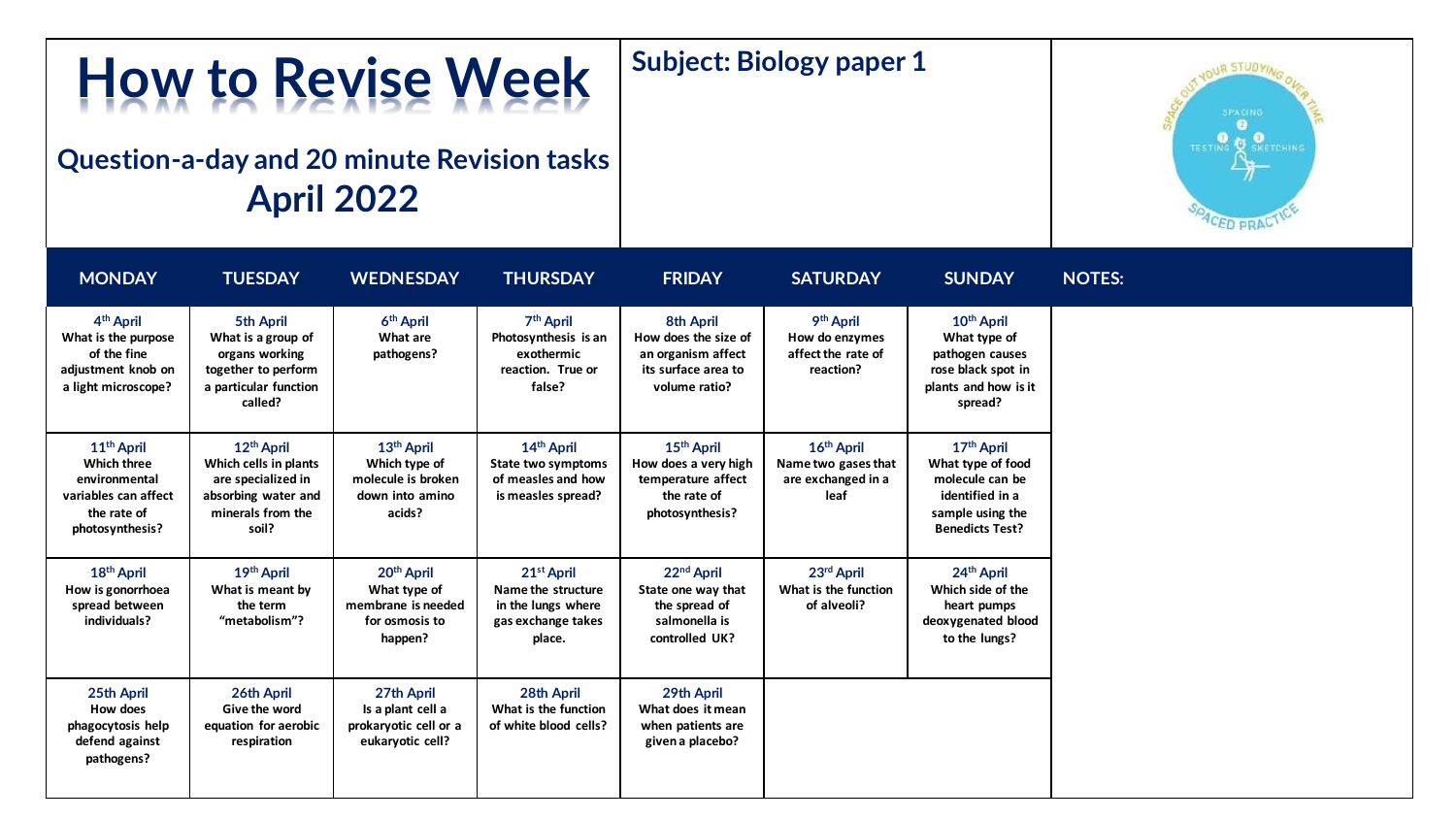| <b>Subject: Biology (triple or combined)</b>                                                                                                                    | <b>Exam Board: AQA</b> | Mock exam Paper: Biology Paper 1 |  |  |
|-----------------------------------------------------------------------------------------------------------------------------------------------------------------|------------------------|----------------------------------|--|--|
| Topics to Revise:<br>•B1- Cell Biology<br>•B2- Organisation<br>• B3- Infection and response<br>• B4- Bioenergetics (photosynthesis, respiration and metabolism) |                        |                                  |  |  |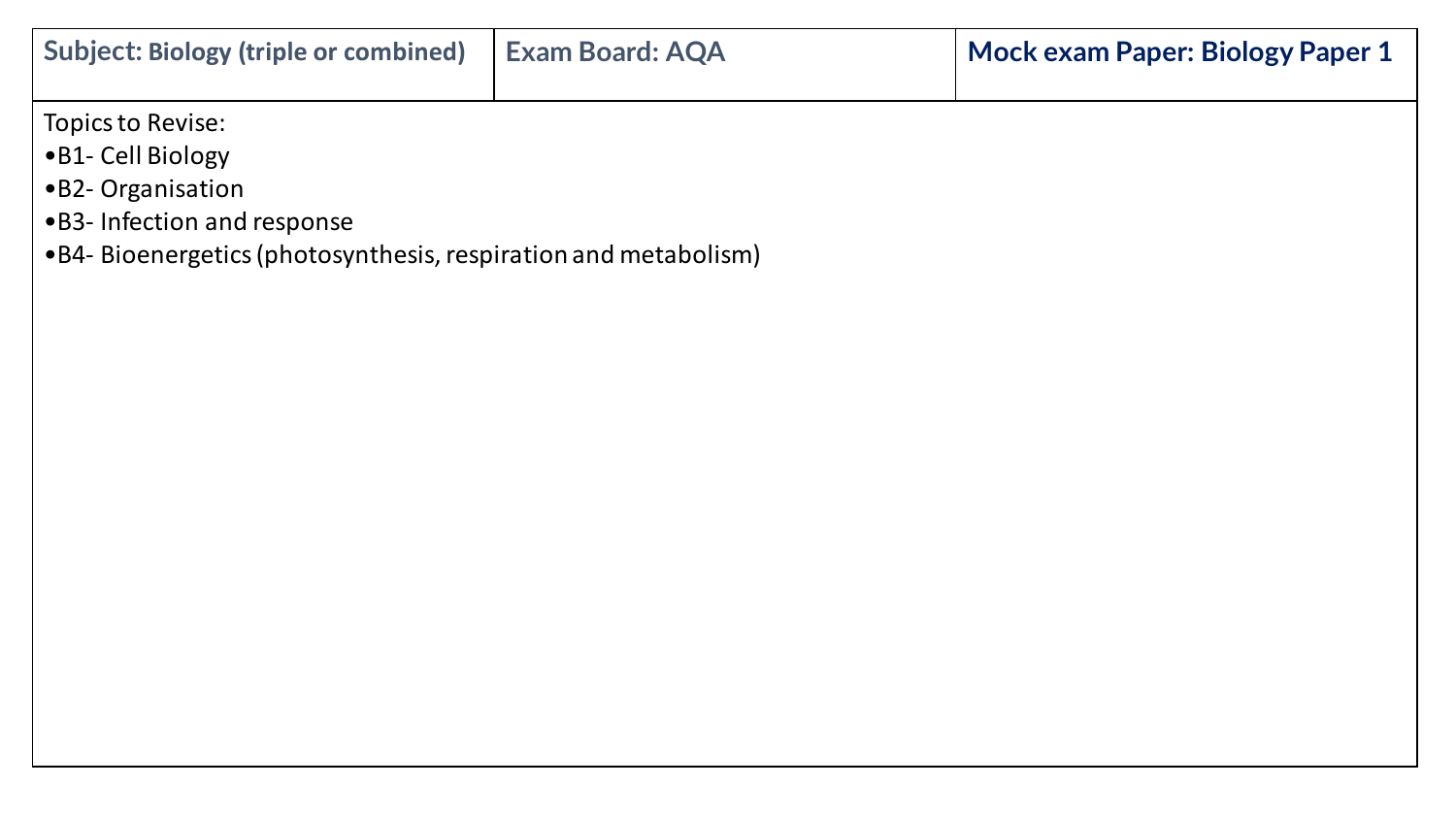#### **How to Revise Week Subject: Chemistry paper 1**

## **Question-a-day and 20 minute Revision tasks April 2022**



| <b>MONDAY</b>                                                                                                                 | <b>TUESDAY</b>                                                                                             | <b>WEDNESDAY</b>                                                                                             | <b>THURSDAY</b>                                                                                                  | <b>FRIDAY</b>                                                                                          | <b>SATURDAY</b>                                                                                                        | <b>SUNDAY</b>                                                                                                        | <b>NOTES:</b> |
|-------------------------------------------------------------------------------------------------------------------------------|------------------------------------------------------------------------------------------------------------|--------------------------------------------------------------------------------------------------------------|------------------------------------------------------------------------------------------------------------------|--------------------------------------------------------------------------------------------------------|------------------------------------------------------------------------------------------------------------------------|----------------------------------------------------------------------------------------------------------------------|---------------|
| 4 <sup>th</sup> April<br>What is the relative<br>charge of a neutron?                                                         | 5th April<br>True or False?<br>A positive ion is formed<br>when an atom gains<br>electrons.                | 6 <sup>th</sup> April<br>How do you<br>calculate the<br>percentage mass of<br>an element in a<br>compound?   | 7 <sup>th</sup> April<br>Give the names of the ions that<br>are produced by the breakdown<br>of water molecules? | 8th April<br>What is the<br>definition of an<br>exothermic reaction?                                   | 9 <sup>th</sup> April<br>How many carbon<br>atoms are there in a<br>molecule of Calcium<br>Carbonate CaCO <sub>3</sub> | 10 <sup>th</sup> April<br>Do ionic<br>compounds have<br>high or low<br>melting points?                               |               |
| 11 <sup>th</sup> April<br>What is the<br>definition of a<br>mole? (The<br>chemistry thing not<br>an animal)                   | 12 <sup>th</sup> April<br>What name is given<br>to the negative<br>electrode in<br>electrolysis?           | 13 <sup>th</sup> April<br>Are neutralization<br>reactions exothermic<br>or endothermic?                      | 14th April<br>Why should you put<br>a lid on a container<br>in a paper<br>chromatography<br>experiment?          | 15 <sup>th</sup> April<br>How many electrons<br>does each atom<br>donate in a single<br>covalent bond? | 16 <sup>th</sup> April<br>What is meant by the<br>term "conservation<br>of mass"?                                      | 17 <sup>th</sup> April<br>What sort of reaction<br>occurs when zinc is<br>added to a solution<br>of copper chloride? |               |
| 18 <sup>th</sup> April<br>Give an example of<br>an everyday use for<br>a) an endothermic<br>and b) an exothermic<br>reaction. | 19th April<br>In fractional<br>distillation where is<br>the hottest point of a<br>fractionating<br>column? | 20 <sup>th</sup> April<br>How are the atoms in<br>a polymer joined<br>together?                              | 21 <sup>st</sup> April<br>What is the<br>definition of a<br>limiting reactant?                                   | 22nd April<br>Give an example of a<br>metal that can be<br>mined in its<br>elemental form.             | 23rd April<br>Is the change in bond<br>energy for an<br>exothermic reaction<br>positive or negative?                   | 24 <sup>th</sup> April<br>What was the plum<br>pudding model of the<br>atom?                                         |               |
| 25th April<br>Give one property of<br>diamond?                                                                                | 26th April<br>How do you find<br>concentration of a<br>solution in $g/dm^3$                                | 27th April<br>T or F? Water insoluble<br>bases do not take part<br>in neutralisation<br>reactions with acid? | 28th April<br>What is a metal?                                                                                   | 29th April<br>What is the name<br>of the process<br>where a gas turns<br>into a liquid?                |                                                                                                                        |                                                                                                                      |               |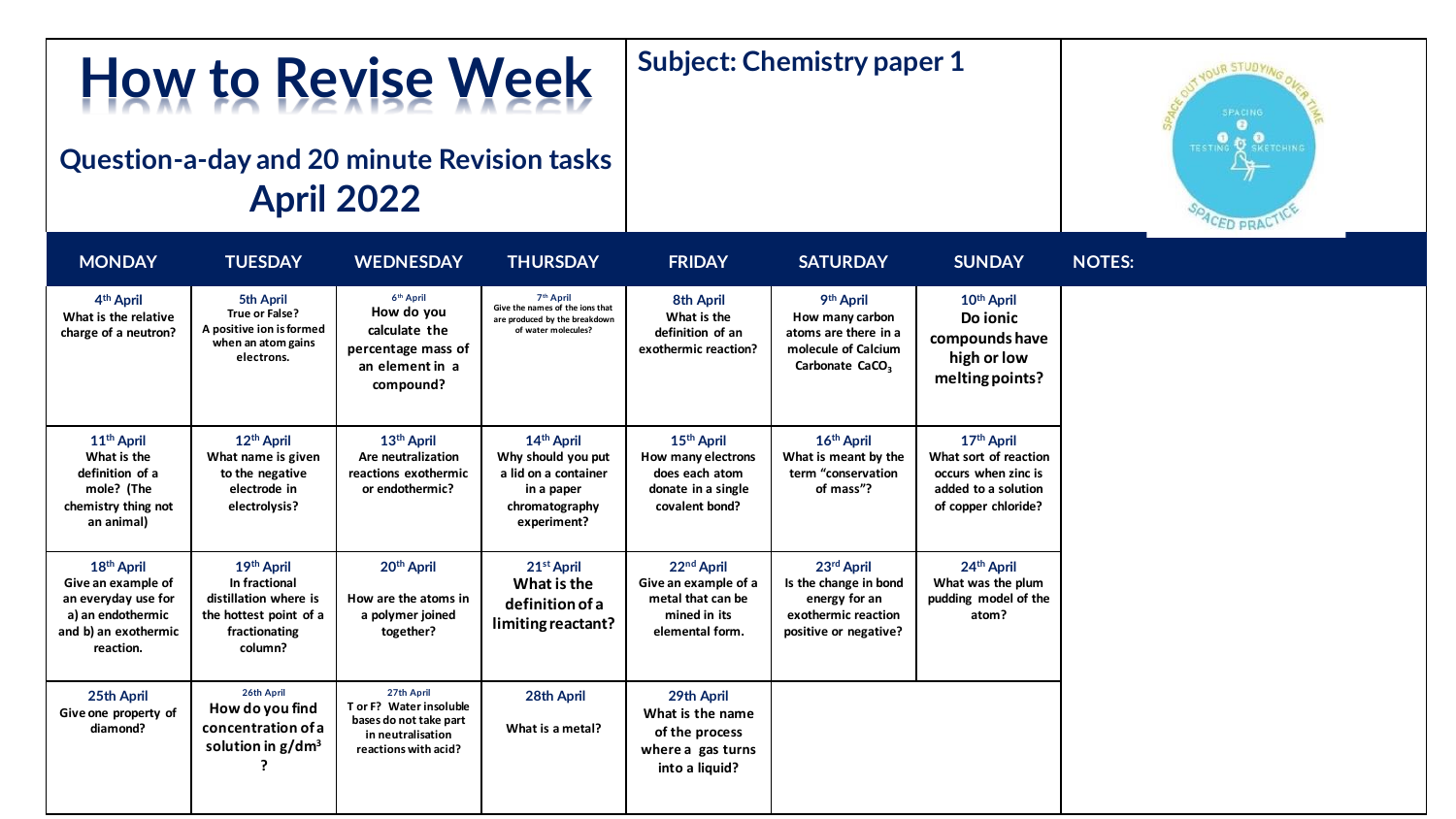| <b>Subject: Biology (triple or combined)</b> | Exam Board: AQA | <b>Mock exam Paper: Chemistry Paper</b> |
|----------------------------------------------|-----------------|-----------------------------------------|
|                                              |                 |                                         |

Topic to Revise:

•Topic to Revise:

- •C1- Atomic structure and the periodic table
- •C2- Bonding structure and the properties of matter
- •C3- X not quantitative chemistry topic 3 X
- •C4- Chemical changes
- •C5-Energy changes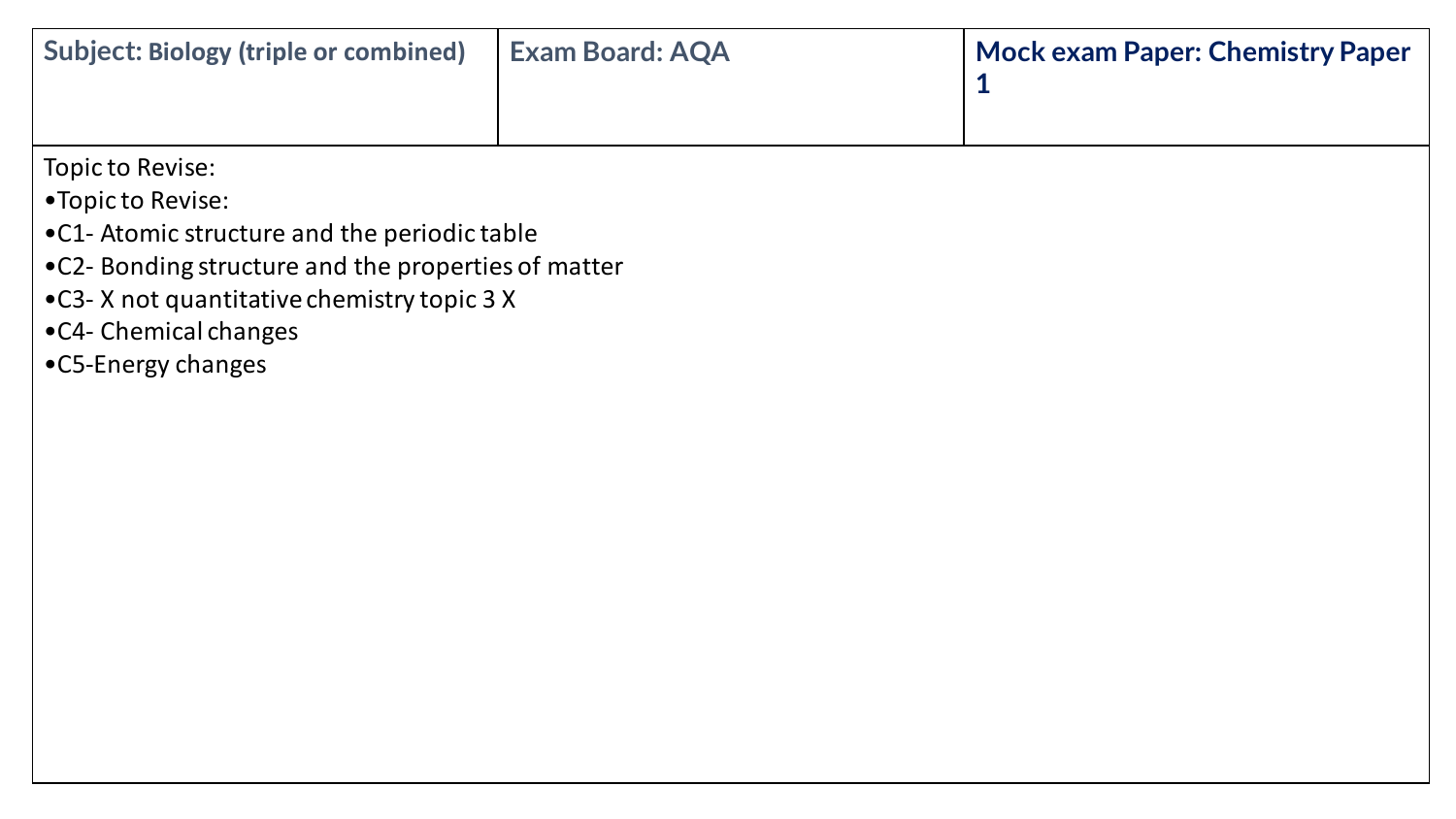#### **Subject: Physics paper 1**

## **Question-a-day and 20 minute Revision tasks April 2022**

**How to Revise Week**



| <b>MONDAY</b>                                                                                                | <b>TUESDAY</b>                                                                                             | <b>WEDNESDAY</b>                                                                          | <b>THURSDAY</b>                                                                                                                          | <b>FRIDAY</b>                                                                                                                | <b>SATURDAY</b>                                                                                     | <b>SUNDAY</b>                                                                                                                  |
|--------------------------------------------------------------------------------------------------------------|------------------------------------------------------------------------------------------------------------|-------------------------------------------------------------------------------------------|------------------------------------------------------------------------------------------------------------------------------------------|------------------------------------------------------------------------------------------------------------------------------|-----------------------------------------------------------------------------------------------------|--------------------------------------------------------------------------------------------------------------------------------|
| 4 <sup>th</sup> April<br>Name three different<br>energy stores.                                              | 5th April<br>True of False?<br>The current in a single<br>closed loop of wire is<br>the same at any point. | 6 <sup>th</sup> April<br>In which state of<br>matter do particles<br>move fastest?        | 7 <sup>th</sup> April<br>True or False?<br>Isotopes of an element<br>have same number of<br>neutrons but different<br>number of protons. | 8th April<br>When an object slows<br>down which store is<br>energy being<br>transferred away from?                           | 9th April<br>What is the equation<br>that links potential<br>difference, current and<br>resistance? | 10th April<br>In which state of matter<br>is density generally<br>highest and how is it<br>explained by the<br>particle model? |
| 11 <sup>th</sup> April<br>True or False?<br>An alpha particle is the<br>same as a Hydrogen<br><b>Nucleus</b> | 12th April<br>True or False?<br>Energy can be created<br>but not destroyed                                 | 13th April<br>How do you find the<br>total resistance in a<br>series circuit?             | 14th April<br>What is sublimation?                                                                                                       | 15th April<br>What are gamma rays?                                                                                           | 16th April<br>What are the three<br>main fossil fuels?                                              | 17th April<br>True or False?<br>The frequency of the UK<br>mains electricity is<br>230Hz.                                      |
| 18th April<br>What is the specific<br>latent heat of<br>vaporization of a<br>substance?                      | 19th April<br>What is a beta particle?                                                                     | 20th April<br>Name a material that<br>can be used to make<br>biofuels?                    | 21 <sup>st</sup> April<br>True or False?<br>A diode has a very<br>high resistance in<br>one direction.                                   | 22 <sup>nd</sup> April<br>Which two type of<br>particle make up an<br>atoms nucleus and for<br>each type give the<br>charge? | 23rd April<br>What does it mean if a<br>machine is powerful?                                        | 24th April<br>True of False?<br>Work is done when<br>charges flow in a<br>circuit.                                             |
| 25th April<br>During which two changes<br>of state does a liquid<br>become a gas?                            | 26th April<br>A nucleus emits a<br>gamma ray. What<br>happens to the mass<br>and charge of the<br>atom?    | 27th April<br>Should thermal<br>insulation have a<br>high or low thermal<br>conductivity? | 28th April<br>Which will have a higher<br>total resistance? Two<br>identical resistors<br>connected in parallel or<br>series?            | 29th April<br>What happens to the<br>internal energy of a<br>substance when it is<br>condensing?                             |                                                                                                     |                                                                                                                                |